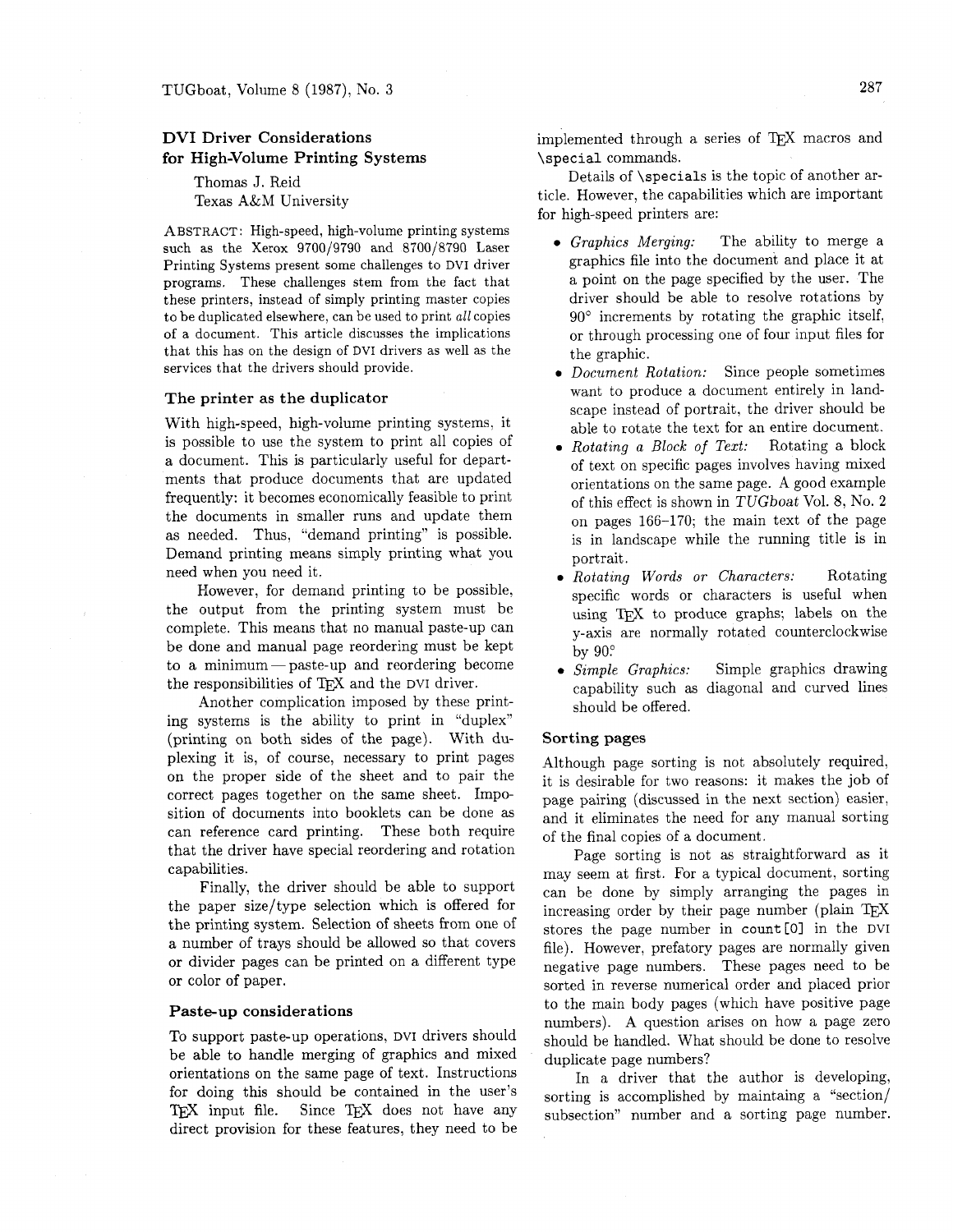The sorting page number is simply the absolute value of count<sup>[0]</sup> while the section/subsection number is set to the current section number for positive page numbers or one less than the current section number for negative page numbers. For this purpose, zero is treated as a negative number. If a duplicate page number is found, the current section number is incremented by two to account for the positive and negative subsections in each section. Reordering is then a matter of sorting by the section/subsection number and the sorting page number. While this logic has proven adequate for many applications. there are still some for which it is not appropriate.

*Multi-part page numbers:* Consider a multivolume document where each volume is composed of parts with multiple chapters per part. An example of this might be documentation for the system services provided by an operating system. The macros used to format the document may place the volume number in count [O], the part number in count [I], the chapter number in count [21, and the page number in count [3]. Within each volume, the parts are numbered sequentially from one. Similarly, chapters within parts are numbered from one as are pages within each chapter. Updates are made periodically to the document. but because of its length, major page renumbering is to be avoided. Thus, it is possible to have new pages inserted between existing pages giving page numbers such as 8.1; inserted pages make use of count [4]. Further, each volume contains some prefatory pages including a table of contents; the part and chapter numbers are set to zero for prefatory pages and the page number is negative (following the plain TFX standard).

For this application, it is necessary to sort by  $count[0]$  through count  $[4]$  with count  $[0]$  being the major sort key, count [1] being next, etc. Since this application uses some special macros for handling page numbers, the following assumptions can be made about the contents of the count variables:

- count [0], the volume number, will always be positive.
- **0** count [I], the part number, will be zero or positive. Zero can be treated as a positive number; thus, a section/subsection sort field is not needed.
- **count** [2], the chapter number, will be positive or zero. As with the part number. zero can be treated as a positive number avoiding the need for a section/subsection field.
- count [31. the page number, will always be positive for non-zero part and chapter numbers and will always be negative otherwise. The value of zero will not occur. Negative numbers are to be sorted by their absolute value. A section/subsection field is not needed since positive and negative page numbers never occur within the same part/chapter.
- count [4], the inserted page number, will be zero or positive.
- Duplicate page numbers (the same values for all five count variables) will not occur. Therefore, no provision for handling duplicates is needed.

*Preserve order:* In another application. the input file is created with the pages in the desired sequence. The driver should output the pages in the same order as they exist in the DVI file.

*Generalized sorting:* For a generalized solution. the sorting logic needs to be able to use one or more of the ten count values in a userspecified order. Sorting should be permitted by the actual value in the count variable or by the absolute value of its contents. For each sort field, an extra section/subsection field may be needed to separate positive and negative numbers or to handle duplicate page numbers. Sorting should also be permitted using a sort field consisting of the sequential number of a page within a DVI file. This would allow the DVI sequence of pages to be preserved.

*Notation for sorting:* Sorting fields can be given for all of the applications presented in this section. The logic implemented in the author's driver corresponds to what might be given by the notation:

## sort S 0.

where "S" means to perform a major sort on a section/subsection number and "0'' means to do a secondary sort by the value of count [OI. (This notation is not complete since it does not tell how to handle a value of zero; the presence of "S," however, implies that positive and negative numbers should be separated.) Sorting for the multi-volume application might be given as

sort 0 I 2 3 4

while

### sort <sup>D</sup>

is used to preserve the page sequence in the DVI file ("D" indicates the field for the sequential page number in the DVI file).

A standard notation is needed by which the user can specify the sort fields. The notation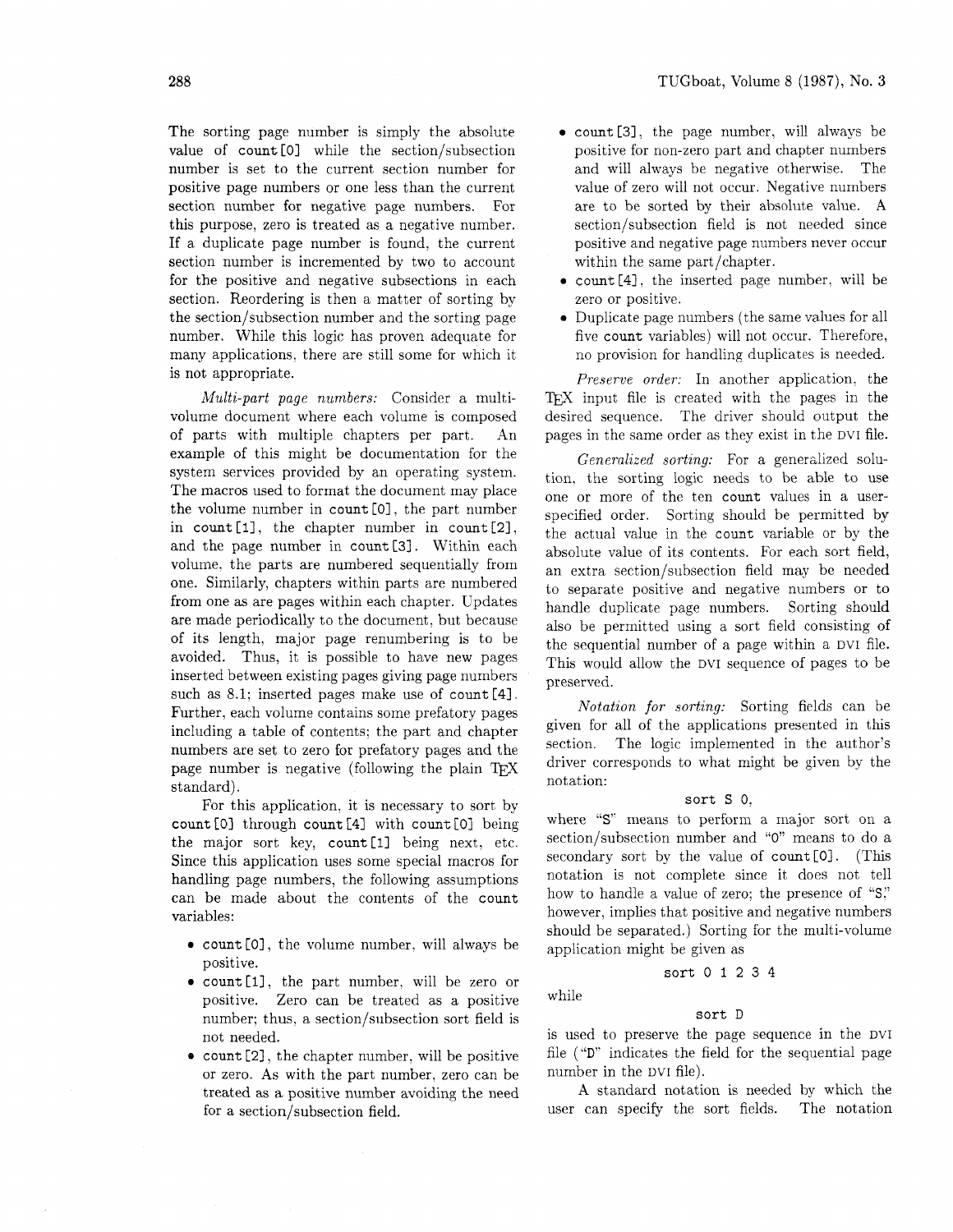needs to include provisions for handling positive and negative numbers as well as page zero. Also, for some systems, sorting in descending order may be desirable. The notation should be available both as a **\special** and through a command line option to the driver. Further, guidelines need to be formulated on how the ten **count** fields should be used by applications requiring more than one **count**  variable to store a page number.

## **Page parity and pairing**

Page "pairing" and "parity" are concerns for duplex printers. "Parity" is used here to refer to which side of the sheet a page is to be printed on while "pairing" means which two pages are to be paired together on the same sheet. When using only **count** [Ol for the page number, the rules are easy: odd pages on the front with pages  $2n - 1$  and  $2n$ (where  $n$  is an integer) placed on the same sheet. Page number zero again causes a slight problem: since it is typically used for a title page, it should normally be considered odd and placed on the front of a sheet.

**Page parity.** In the multi-volume application of the previous section, count [0], count [1] and **count** [21 (the volume, part and chapter numbers) should be disregarded for page parity consideration; only the page number within each chapter is to be used. However, the need for inserted pages requires that both **count** [3] and **count** [4] be treated as the page number. Parity can be determined by adding the two values together: page  $8(8+0=8)$  is even and should be placed on the back of a sheet; page  $8.1 (8 + 1 = 9)$  is odd and should be placed on the front; page 8.2  $(8 + 2 = 10)$  is even, etc.

In the application where the DVI page order is to be preserved, it is assumed that the user has made provisions for page parity-the sequential page counter field **"D"** can be used to determine the page parity. The driver would assign values to the " $D$ " variable beginning with one and incrementing by one. Hence, the values will be alternating odd and even numbers corresponding to alternating fronts and backs.

*Notation* **for** *page parity:* Using a notation similar to that used for sorting,

**parity** 0

becomes the default rule while

$$
\verb!parity 3 4!
$$

is used in the multi-volume application and

**parity** D

is used when the user has made provisions in his or her TFX source file. A standard notation should be developed for page parity along with the sorting notation. This standard should have a provision for page zero: is it even or odd?

**Page pairing.** In the driver which the author has implemented, page pairing is done by selecting one or two pages from a sorted page list. The following rules are used to select the page or pages:

- 1. Select the next page in the list.
- **2.** If the number is even:
	- a. Put a blank page on the front of the sheet,
	- b. Put the selected page on the back of the sheet; and
	- c. Return to step 1 for the next sheet.
- 3. If the number is odd:
	- a. Put the selected page on the front of the sheet;
	- b. Examine (but do not select) the next page in the list.
	- c. If it is even and has a page number one greater than that of the page on the front, select the page and put it on the back of the sheet then return to step 1 for the next sheet.
	- d. If it is even and does not belong to the page on the front, or if it is odd, put a blank page on the back of the current sheet and return to step 1 for the next sheet.

This algorithm works fine if only one **count**  variable is used for the page number. In the case of the multi-volume document, both **count** [31 and **count** [4] need to be considered for page pairing. For example, page 7.1 could be placed on the same sheet with page 7 while page 7.2 and 8 share the next sheet. Thus, step 3c needs to be generalized for multiple page-parity variables.

#### **Imposition**

Imposition can take on many different forms. In printing books, 32 consecutive pages are combined on a sheet of paper which is then folded and cut. The resulting group of pages is called a signature. Other forms are common which place *16* pages per signature. Since high-speed printing systems typically use  $8\frac{1}{2}$   $\times$  11" paper, 32 or 16 page signatures are normally not used. Instead, imposition is used for booklets that are folded once to  $5\frac{1}{2}$ <sup>"</sup> ×  $8\frac{1}{2}$ " and reference cards that are folded two or three times. Both require additional page ordering capabilities as well as the ability to rotate text.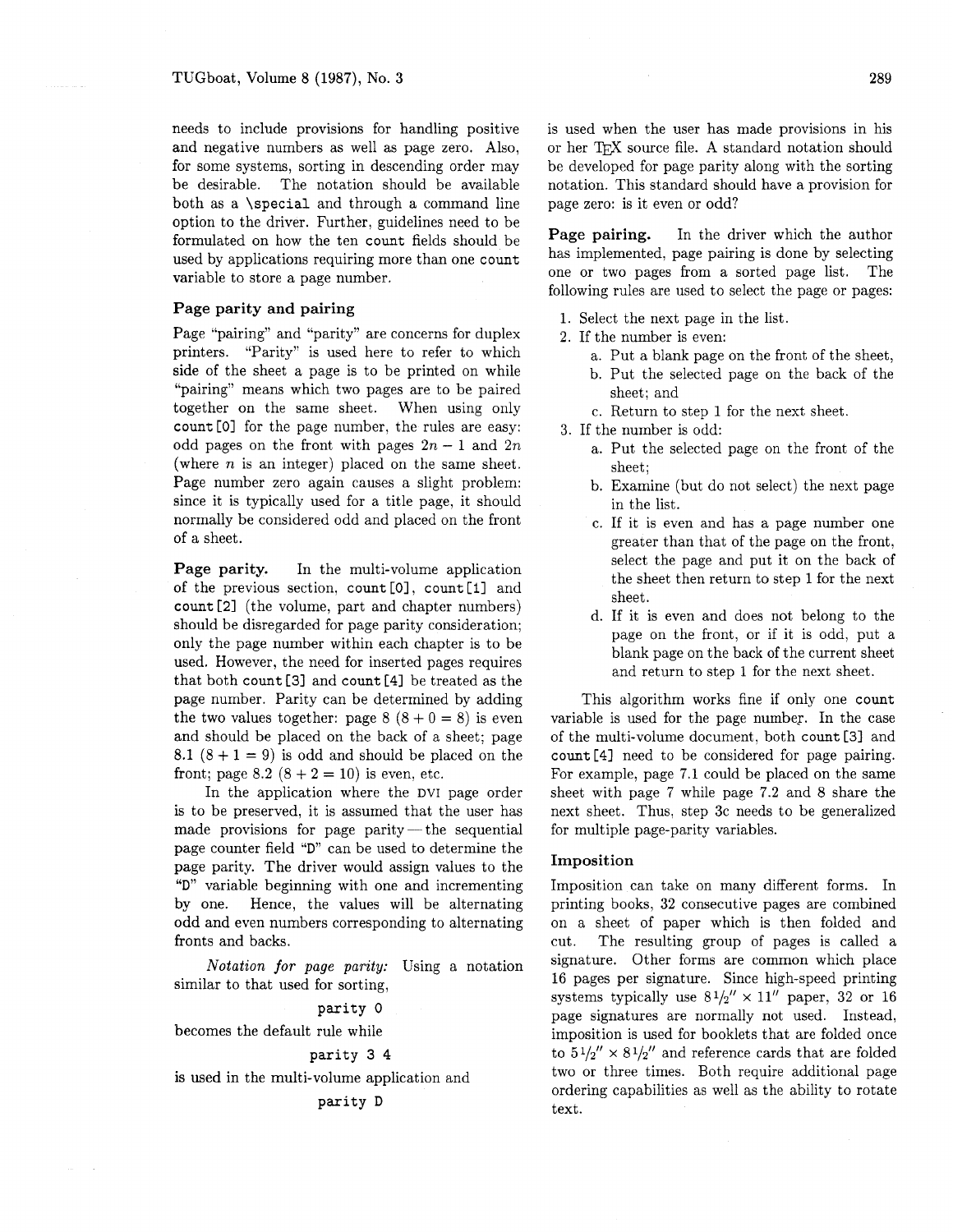These two forms of imposition typically result Page selection / document updates in final pages which are smaller than the normal size that TFX produces. It is the responsibility of the user to set the proper values for \hsize, \vsize, \hoffset and \voffset and to select fonts that are of an appropriate size for the smaller page. The driver, however, should handle the rotation of a page from portrait to landscape or inverse landscape since it is difficult for the user to know in advance which side of the sheet a page will print on.

Booklets. To impose a document into a booklet which is folded, the driver needs to place two pages side-by-side on the front of a sheet in landscape (rotated by 90') and two pages side-by-side on the back in inverse landscape (rotated by  $270^{\circ}$ ). When the driver performs this rotation. it needs to compound any rotation specifically requested by the user. For example, if the user asks for a table to be rotated by  $90^{\circ}$  (i.e., landscape on a portrait page), the driver should print the table in inverse portrait  $(90^{\circ} + 90^{\circ} = 180^{\circ})$  on the front of a sheet or portrait  $(90^{\circ} + 270^{\circ} = 360^{\circ} = 0^{\circ})$  on the back.

It is also necessary to reorder the pages so that after the set of sheets comprising the document (that is, a "signature") is folded, the pages will be in the proper sequence.

The author has implemented this by building a list of the pages to appear in a signature. The list entries are set a pair at a time using the normal duplex page pairing logic. After the list is built and padded with blank pages to contain a multiple of four pages, entries are selected four at a time beginning from the center and working toward the two ends. The four selected page entries are printed on the front and back of a sheet.

Reference cards. Reference cards normally have three panels on each side although they can have more if larger card stock is used. As with imposition. it is necessary to print the front side in landscape and the back side in inverse landscape. Special reordering is also necessary, but it is simpler than that for booklets. The author proposes two such ordering arrangements. Both involve selecting six pages (for a three panel card or eight pages for a four panel one) from the sorted page list. The set can then be printed with pages 1. 2 and 3 on the front and 4, *5* and 6 on the back. or it can be printed with 2, *3* and 4 on the front and *5 6* and 1 on the back.

On proof-mode printers. page selection is useful because it allows an author to print a subset of an entire document. In a demand printing environment, page selection is also important because it may be desirable to print many copies of one section of a longer document. A special case of page selection should also be available which allows only updated pages to be printed. Updated pages mav be indicated bv a non-zero value or a date in one or more of the count variables. In the multivolume application. an update package consisting of only revised pages would be much preferable to reprinting an entire chapter. part. or volume.

However. when producing duplex print, it is generally necessary to print both pages which share a sheet even though only one of them may have been requested or updated. This is easily accomplished by producing a sorted page list containing all of the pages. Each page list entry will have a flag indicating whether or not it has been selected or updated. The rules for page pairing shown earlier can then be modified by adding a fourth step which tests the flag(s) of the selected page(s) to see if the sheet is to be printed. If either or both flags are set, the sheet is processed in the normal manner. Otherwise. the selected page or pages are discarded.

### Media

The Xerox 9700/9790 and 8700/8790 provide two input trays and allow the user to select paper from one tray or the other. Thus. it is possible to select main body pages from the "main" tray while pulling covers or dividers from the "aux" tray.

Many centers offer a variety of types and weights of paper for their printing systems. At the author's site. a selection of pre-drilled and nondrilled white paper, plain paper and cover stock in several colors, bond paper, and label stock are offered. It is possible for the user to request that two different types of paper be placed in the two feed trays.

It would be advantageous for paper type codes to be placed in a TEX file (in the form of  $\spadesuit$  specials and command line arguments). The ability to select from one of a number of trays is also desirable. The DVI driver should then translate these type codes into a form for the printer according to the operational policies of the center. This would, of course, be site dependent since operational policies are non-standard.

Another consideration for media is the ability to print paper sizes other than  $8\frac{1}{2}'' \times 11''$ . This